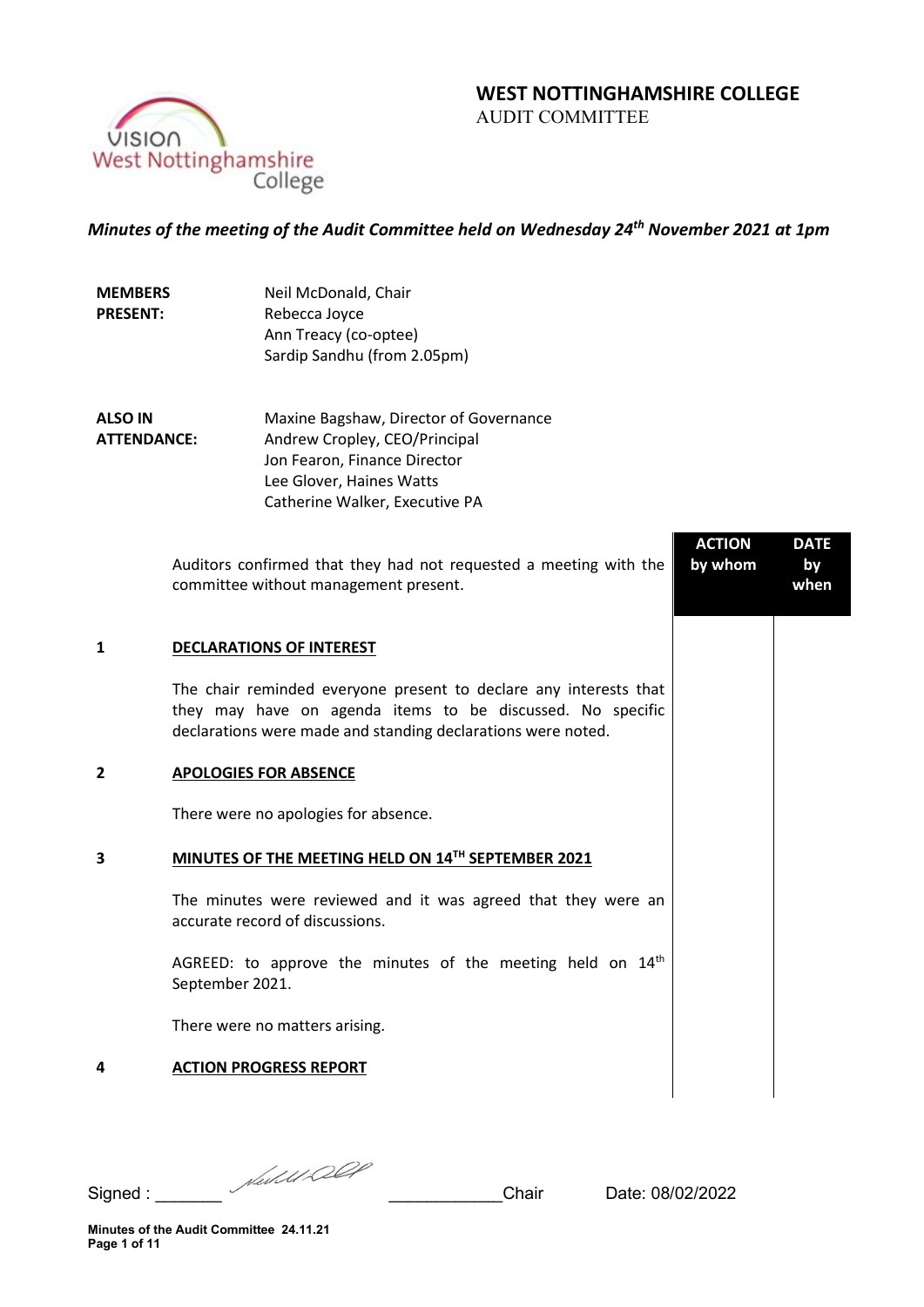|   | The committee considered the update and a number of aspects were<br>particularly considered:<br>$\bullet$ Line 2 – in relation to the update required on policies and<br>procedures, the CEO advised that there was quite a detailed<br>report prepared for the Workforce Development Committee<br>and that this is now available on ShareFile, if governors want<br>to read it. He explained that new processes have now been<br>agreed with the unions, which will avoid the significant delays<br>that have historically occurred. The college will not now wait<br>for their 'agreement' on everything. Three different types of<br>policy have been identified, each of which has a different<br>approach, including:<br>a) The college advising of an update<br>b) The college informing of an update and providing one month's<br>notice to respond<br>c) Those policies and procedures which require consultation.<br>All agreed that this was a sensible compromise and a more practical<br>approach.<br>Line $3 -$ the FD confirmed that there is no separate<br>٠<br>procurement policy in place and that, instead, all aspects of<br>procurement are included within the Financial Regulations. It<br>was noted that there are a number of changes proposed to<br>Financial Regulations, which are to be presented to the<br>Finance & Estates Committee meeting.<br>Line $9$ – in relation to the query raised at the last meeting<br>$\bullet$<br>regarding the requirement for a data classification policy, the |                                    |                             |
|---|---------------------------------------------------------------------------------------------------------------------------------------------------------------------------------------------------------------------------------------------------------------------------------------------------------------------------------------------------------------------------------------------------------------------------------------------------------------------------------------------------------------------------------------------------------------------------------------------------------------------------------------------------------------------------------------------------------------------------------------------------------------------------------------------------------------------------------------------------------------------------------------------------------------------------------------------------------------------------------------------------------------------------------------------------------------------------------------------------------------------------------------------------------------------------------------------------------------------------------------------------------------------------------------------------------------------------------------------------------------------------------------------------------------------------------------------------------------------------------------------------------------------------------|------------------------------------|-----------------------------|
| 5 | CEO advised that the college has a process in place for control<br>without going to the extent proposed by internal auditors. It<br>was described as a process with a similar purpose but which<br>would avoid the need for duplication. It was agreed that the<br>college would send a copy of the process document to<br>internal auditors so that they can confirm their position $-$ i.e.,<br>accepting or disagreeing with the process in place - and it was<br>agreed that internal auditors would give an update on this at<br>the next meeting. The director of governance was asked to<br>retain this action on the tracker and put a note that it was<br>'awaiting verification' until there is confidence that the issue<br>has been resolved.<br>AGREED: to note the content of the update provided.<br><b>COMPOSITE COLLEGE RECOMMENDATIONS REPORT</b>                                                                                                                                                                                                                                                                                                                                                                                                                                                                                                                                                                                                                                                             | Internal<br>Auditors<br>Dir of Gov | Feb<br>2022<br>Nov.<br>2021 |
|   | The executive assistant introduced the detailed report, and key<br>matters highlighted were:<br>Actions required in relation to employer engagement and the<br>marketing strategy are now concluded, with the Employer<br>Engagement Strategy being presented to the July Corporation                                                                                                                                                                                                                                                                                                                                                                                                                                                                                                                                                                                                                                                                                                                                                                                                                                                                                                                                                                                                                                                                                                                                                                                                                                           |                                    |                             |

Signed : \_\_\_\_\_\_\_ \_\_\_\_\_\_\_\_\_\_\_\_Chair Date: 08/02/2022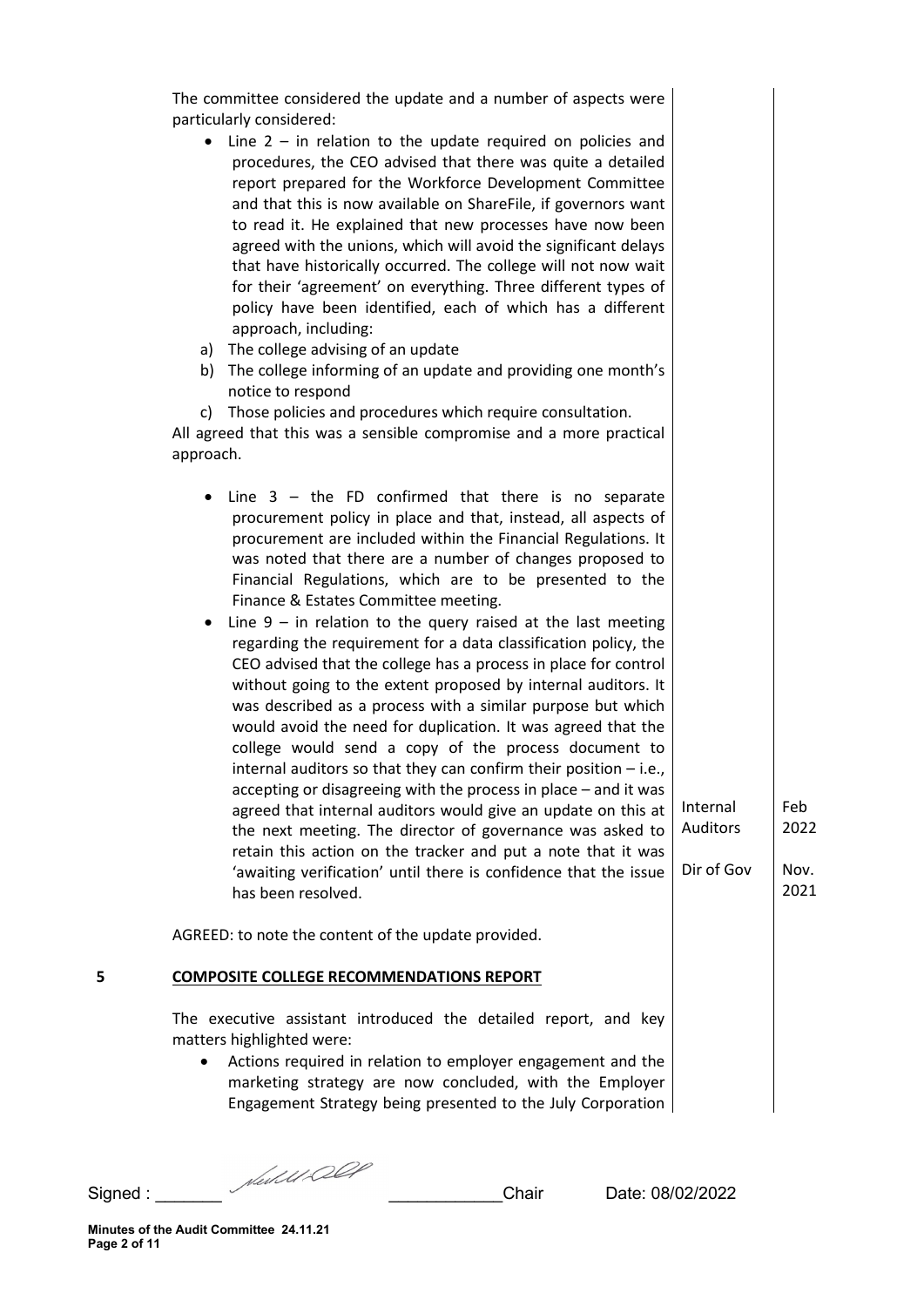Board meeting.

- This then leaves only one action from 2019/20 outstanding, which is in relation to the updated staff code of conduct. This should be resolved following the JCNP meeting in December.
- In relation to 2020/21, there have been nine actions closed since the last meeting and one low priority action added. Two are due to be completed at this meeting which relate to:
- a) procurement, which is on the agenda
- b) the completion date with a request to move this to March 2022.

The committee asked for an update on the position regarding the number of learner contracts that have been signed. They were advised that 78% of the signup has been via automatic enrolment this year. Of the 22% remaining, some are very recent and, therefore, simply not yet processed. This would, in effect, take the college to the high 80%. This should be compared with 40% non-compliance at the same point in the prior year. All acknowledged that 'getting it right the first time' is a much better position to be in. The CEO advised that staff can now focus on chasing up any outstanding aspects and monitoring compliance. He advised that the automated system used removes about half of the issues.

One member of the committee asked whether the cybersecurity review will be followed up in the next year. The committee were reminded that there are only two outstanding actions and these are due for completion in January and February 2022. These are anticipated to be closed and will then move to the 'awaiting verification' log.

AGREED: to note the content of the update provided.

(Catherine Walker left the meeting at 1.20pm)

## **6 2020/21 INTERNAL AUDIT**

Lee Glover from Haines Watts introduced this item and presented on two aspects, including:

- 1) Learner support review key matters highlighted were:
- A very straightforward report with substantial assurance provided.
- Just one recommendation made regarding the audit trail relating to self-declaration and the fact that, if LDD is declared, whether any support is or isn't provided following a review. The recommendation is that the college needs to evidence a review and a response to close the loop. This will need to include a record of a review decision: e.g., if someone declares visual impairment, is this a disability or does it simply mean

Signed : \_\_\_\_\_\_\_ \_\_\_\_\_\_\_\_\_\_\_\_Chair Date: 08/02/2022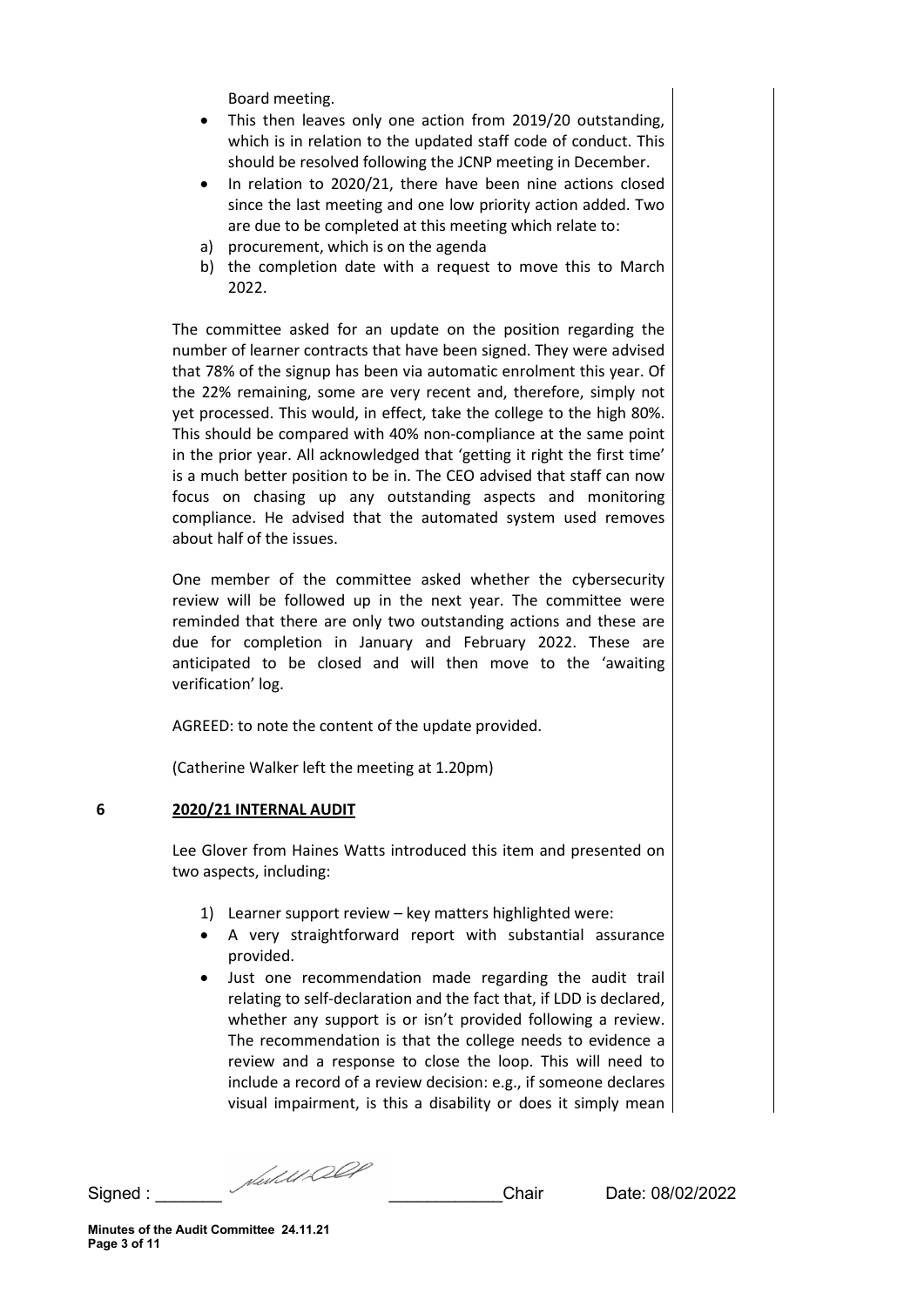that they wear spectacles/contact lenses? The CEO advised that this would also impact upon funding claims for ALS. The college has a very low level of claims and is potentially not spending enough of what is available to provide support.

• This issue highlights the need to make the best use of the PDSAT reports. The FD confirmed that the college is making some good progress on this following a team restructure and increased resource.

A question from one member of the committee was whether or not there was something here for the Workforce Development Committee to consider in terms of resource allocation within the organisation, and they also questioned whether there is something for the Standards Committee to consider in terms of ALS more specifically, in terms of adaptations and not necessarily support.

A challenge from the committee was that there has to be a careful resource balance  $-$  i.e., enough people in place to ensure the right processes are followed to maximise funding. All agreed that it was important to pay attention to the data and ensure that the college is accessing correct funding and is not underclaiming. The committee felt it was important to avoid lost opportunities and that maybe now is the time to focus on income and not always just costs. The committee cross-referenced back to the position regarding compliance with learner agreements and the fact that it is over 70% at this point in the year but was only 40% at the end of the prior year.

The committee all agreed that, from a trend perspective, it was good to see another audit report which provides substantial assurance.

AGREED: to note the content of the report provided.

2) Annual report

Haines Watts presented this and confirmed that it is their annual opinion, which is that adequate and effective arrangements are in place for all three areas. They described this as 'as good as it gets'. Their report provides a summary of audit outcomes. It was noted that this includes the subcontracting audit undertaken; however, no opinion was given on this as it is a straightforward compliance review.

AGREED: to note the content of the 2020/21 Internal Audit Annual Report as presented.

# **7 AUDIT SERVICES – ADDITIONAL (NON-AUDIT) WORK UNDERTAKEN IN 2020/21**

The finance director advised that the only additional work undertaken by internal auditors was in relation to the subcontracting review and

Signed : \_\_\_\_\_\_\_ \_\_\_\_\_\_\_\_\_\_\_\_Chair Date: 08/02/2022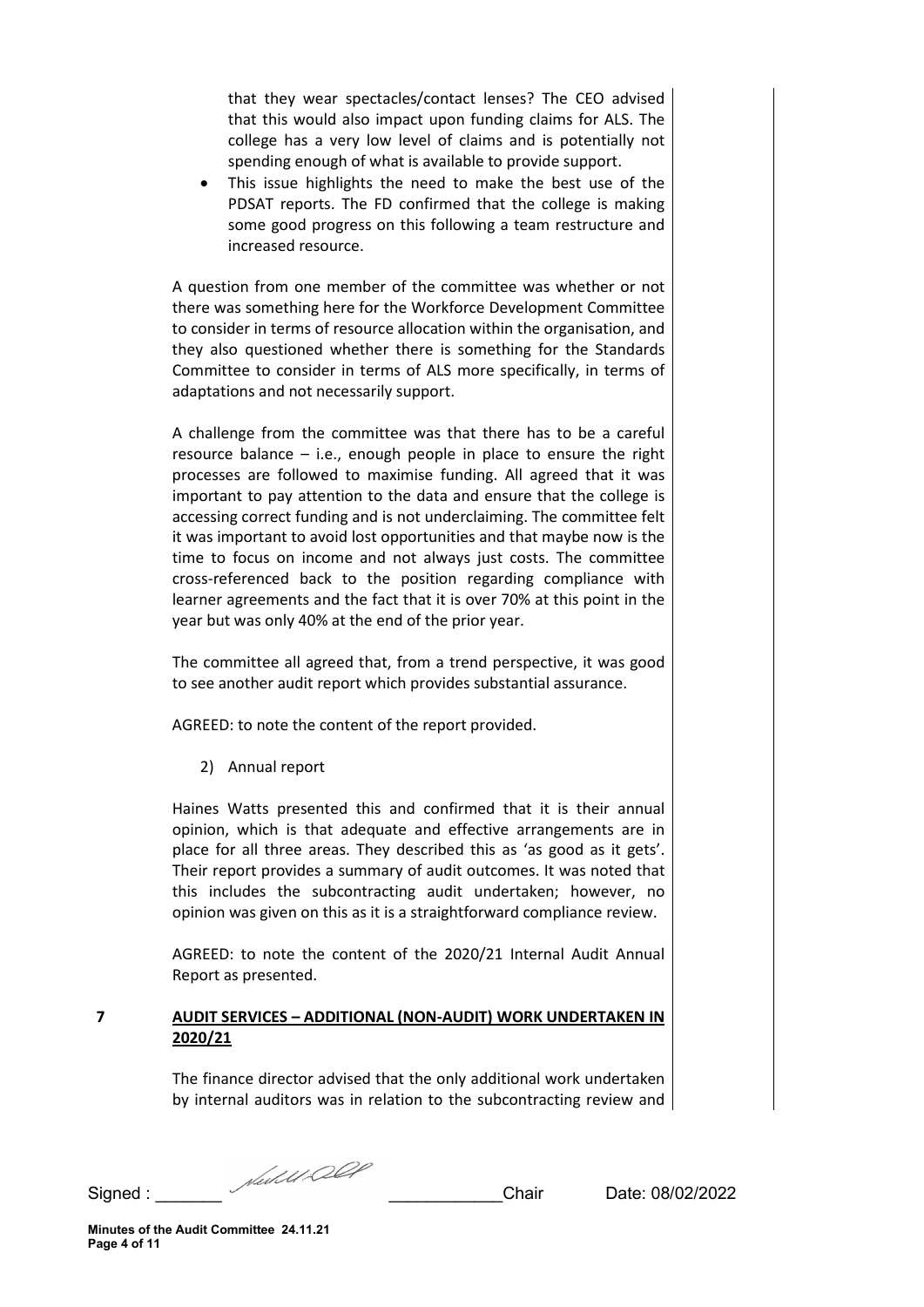that this is something they have done for the last two years. There was no additional work undertaken by Mazars, and it was noted that they annually complete the teachers' pension audit.

AGREED: to note the content of the update provided.

### **8 AUDIT COMMITTEE ANNUAL REPORT FOR 2020/21 (DRAFT)**

The director of governance introduced this item and summarised the different sections, then invited comment on anything to be added or any aspects requiring greater focus.

A question from one member of the committee was whether or not it is possible to capture any improvements in terms of trends  $-$  e.g., a greater number of substantial audit assurance opinions now and/or potentially comparing the number of high, medium and low recommendations made and how this compares with the prior year. A table was suggested. However, a concern raised by internal auditors was that, as the college is not reviewing the same areas each year, it is not directly comparable and it may influence a negative culture in terms of identifying areas to be audited which would only pick up positives rather than areas for improvement. Whilst the committee accepted this, they felt it was important to find a way to 'test the temperature' of the audit outcomes, and it was agreed to use the internal audit summary table provided as part of the annual report they have submitted. They felt that this would help to give more of a flavour of the tone of the conversations, rather than year on year comparison with detailed recommendations.

In considering the document as a whole, a number of other aspects were proposed in terms of amendments, including:

- Page  $2$  the final detail provided in relation to audit fees should read 'bksb internal audit' rather than 'bksb additional work', and it should be noted that this was actually paid for by bksb rather than the college.
- There are two section 3.3s and, therefore, the numbering needs to change.
- Sections 4.2 and 4.3 can now be confirmed and the reference to a 'draft' report removed.
- In relation to section 8.3, more detail to be included regarding the positive comments made by the FEC, which supported the colleges exit from intervention.
- Comments regarding auditors' performance in 7.1 and 7.2 to be included following confidential discussions later in the meeting.
- Page 6 the sources of assurance to also include reference to:
	- the introduction of the balanced scorecard
	- the fact that all committees now review relevant risks at

Signed : \_\_\_\_\_\_\_ \_\_\_\_\_\_\_\_\_\_\_\_Chair Date: 08/02/2022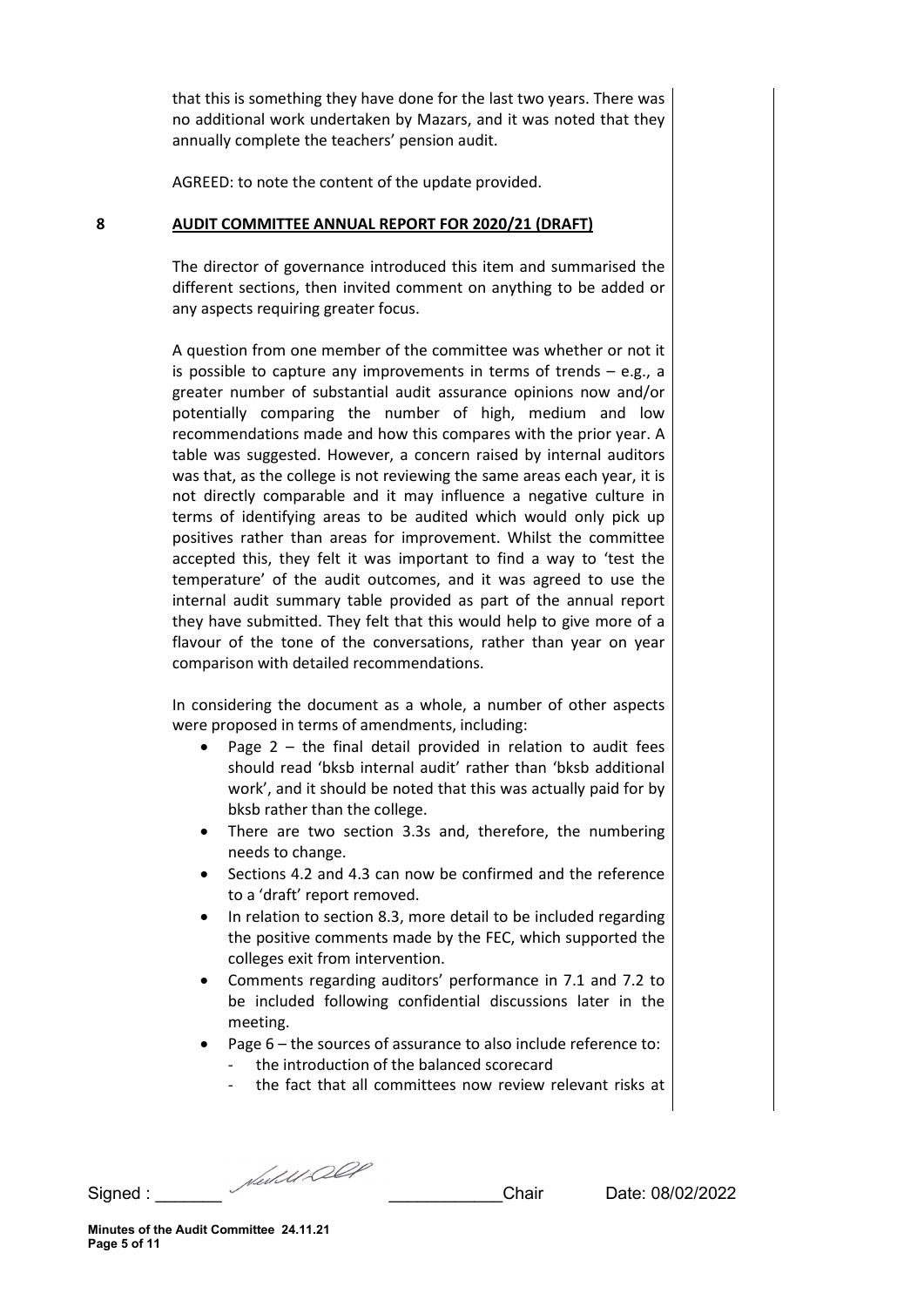|   | each meeting<br>the fact that the risk register has been revamped and is<br>now a focus at executive meetings.                                                                                                                                                                                                                                                                                                                                                                                                                                                                                                                                                                                                                                                                                                                                                                                                                                                                                                                           |            |
|---|------------------------------------------------------------------------------------------------------------------------------------------------------------------------------------------------------------------------------------------------------------------------------------------------------------------------------------------------------------------------------------------------------------------------------------------------------------------------------------------------------------------------------------------------------------------------------------------------------------------------------------------------------------------------------------------------------------------------------------------------------------------------------------------------------------------------------------------------------------------------------------------------------------------------------------------------------------------------------------------------------------------------------------------|------------|
|   | Subject to the changes identified at the meeting, the committee all<br>agreed that they were happy to approve the annual report as<br>presented. It was agreed that the final version would be provided to<br>the Audit Committee chair for approval prior to submission to the<br>December board meeting.                                                                                                                                                                                                                                                                                                                                                                                                                                                                                                                                                                                                                                                                                                                               | Dir of Gov |
|   | AGREED: subject to the amendments identified at the meeting, to<br>approve the Audit Committee annual report for 2020/21.                                                                                                                                                                                                                                                                                                                                                                                                                                                                                                                                                                                                                                                                                                                                                                                                                                                                                                                |            |
| 9 | <b>INTERNAL AUDIT 2021/22</b>                                                                                                                                                                                                                                                                                                                                                                                                                                                                                                                                                                                                                                                                                                                                                                                                                                                                                                                                                                                                            |            |
|   | Internal auditors presented the updated annual plan and confirmed<br>that all of the audit briefs for the year have now been circulated.<br>Fieldwork has not yet commenced; however, there have been detailed<br>discussions regarding timing and planning. In terms of the proposed<br>update to the annual plan, the committee agreed that, from an overall<br>perspective, they were happy; however, they indicated that, in<br>relation to the corporate governance piece of work, they were not<br>entirely sure that what is proposed is what the college wants.                                                                                                                                                                                                                                                                                                                                                                                                                                                                  |            |
|   | A question and challenge from the committee was whether, as audit<br>fieldwork has not yet started, all of the plan will be concluded for the<br>year. Assurance was provided in relation to this.                                                                                                                                                                                                                                                                                                                                                                                                                                                                                                                                                                                                                                                                                                                                                                                                                                       |            |
|   | The committee then went on to discuss the draft scopes provided on<br>an individual basis.                                                                                                                                                                                                                                                                                                                                                                                                                                                                                                                                                                                                                                                                                                                                                                                                                                                                                                                                               |            |
|   | 1) Corporate governance                                                                                                                                                                                                                                                                                                                                                                                                                                                                                                                                                                                                                                                                                                                                                                                                                                                                                                                                                                                                                  |            |
|   | The committee were provided with two scopes, one of which is a<br>brief<br>other is<br>standard<br>audit<br>and<br>the<br>for<br>a<br>board<br>assurance/effectiveness review. The latter would go further than a<br>standard compliance report but would be separate and an advisory<br>review. A challenge from the committee was that neither is exactly<br>what the college wants and that what is hoped for is testing of<br>implementation regarding the board review already completed and an<br>assessment of impact following completion of the process. Lee Glover<br>advised that Haines Watts don't feel that they are best placed to do<br>this work as they don't fully know the context of the review<br>undertaken. A challenge from the CEO was to avoid a simple<br>compliance testing piece of work and that what he feels is needed is a<br>review of implementation. He expressed the view that it would not be<br>appropriate for Ian Ashman who conducted the initial board review to<br>'mark his own homework'. |            |
|   |                                                                                                                                                                                                                                                                                                                                                                                                                                                                                                                                                                                                                                                                                                                                                                                                                                                                                                                                                                                                                                          |            |

Signed : \_\_\_\_\_\_\_ \_\_\_\_\_\_\_\_\_\_\_\_Chair Date: 08/02/2022

Dec 2021

**Minutes of the Audit Committee 24.11.21 Page 6 of 11**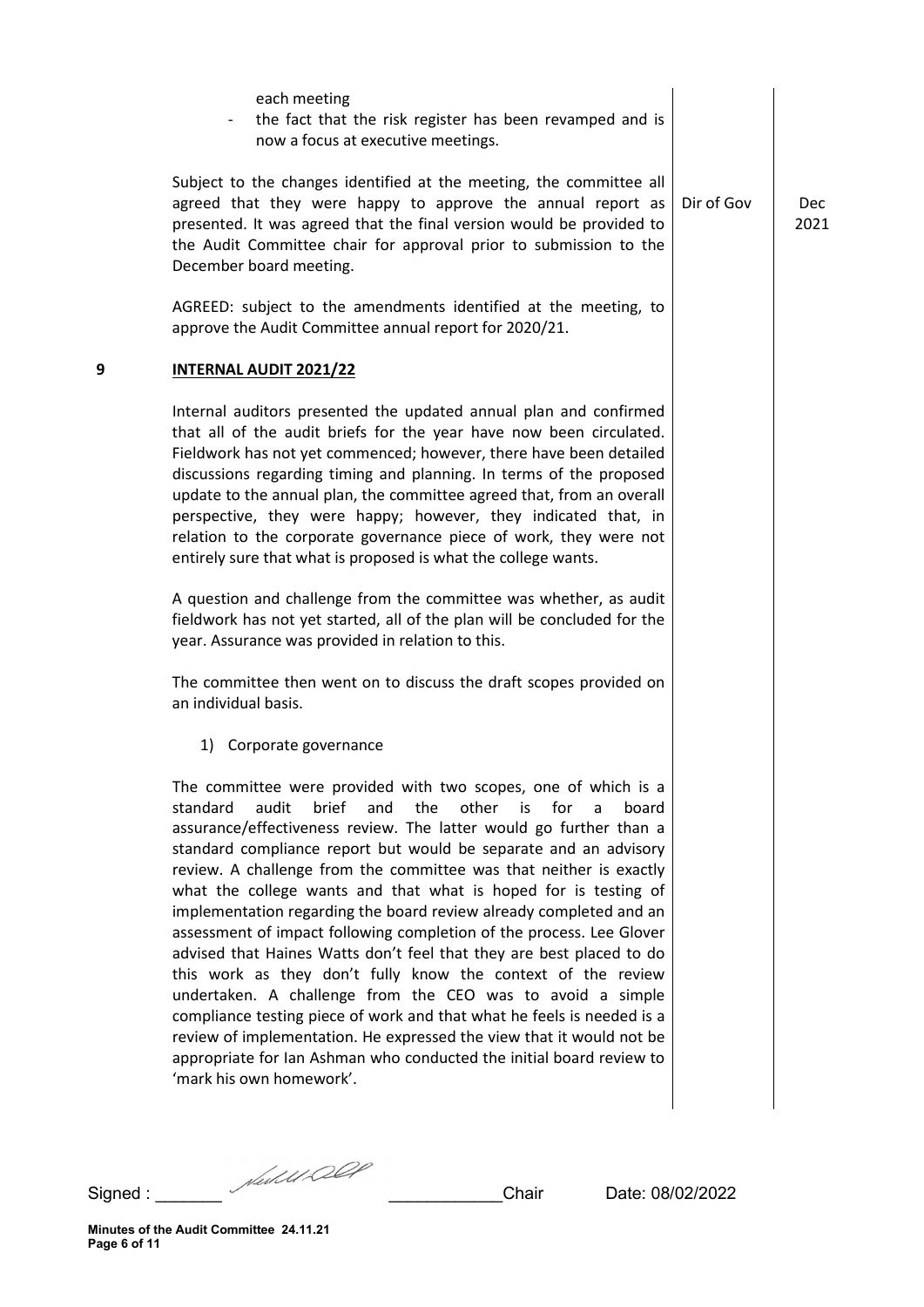| Lee Glover advised that the firm would be able to do follow-up testing<br>which would be a piece of work to check implementation; however,<br>they would not be able to give an opinion on impact as they cannot<br>compare effectiveness before the review. He expressed concerns that<br>what is proposed is more than a four-day review and that there would<br>need to be a better understanding regarding proposed sample size. He<br>indicated that an assessment of impact is where their concerns are, as<br>they cannot give an opinion on this but can comment upon the<br>process followed.                                                                                                                                                                                                            |                    |              |
|-------------------------------------------------------------------------------------------------------------------------------------------------------------------------------------------------------------------------------------------------------------------------------------------------------------------------------------------------------------------------------------------------------------------------------------------------------------------------------------------------------------------------------------------------------------------------------------------------------------------------------------------------------------------------------------------------------------------------------------------------------------------------------------------------------------------|--------------------|--------------|
| An alternative suggested was to perhaps take feedback from the<br>panels who agreed the component parts of the actions planned and<br>invite them to assess impact; however, a concern raised again was that<br>they would be 'marking their own homework'.                                                                                                                                                                                                                                                                                                                                                                                                                                                                                                                                                       |                    |              |
| The committee noted that the completion of the board review action<br>plan is scheduled for discussion at the December development event<br>on Monday 13 <sup>th</sup> ; therefore, it was agreed to review the position at that<br>point in time.                                                                                                                                                                                                                                                                                                                                                                                                                                                                                                                                                                | Audit<br>committee | Dec.<br>2022 |
| (Sardip Sandhu joined the meeting at 2.05pm)                                                                                                                                                                                                                                                                                                                                                                                                                                                                                                                                                                                                                                                                                                                                                                      |                    |              |
| The CEO expressed the view that, if internal auditors do not feel they<br>can complete this piece of work, it may be necessary to commission<br>someone independent, such as David Cragg. He felt it was possible to<br>link back to the aims of the review and test implementation and then<br>review impact from the minutes of the meetings and from talking to<br>governors. His challenge was that what the college wants to see is an<br>opinion on the progress that the board have made on their journey to<br>get to outstanding governance and that key aspects to review as part<br>of this would be:<br>a) The scope agreed<br>b) The report<br>The recommendations<br>C)<br>The actions<br>d)<br>Then the output.<br>e)<br>He felt that it was possible for the board to undertake a self-evaluation |                    |              |
| on the activities included within the plan and then a piece of work to<br>identify 'how do we compare', and that this could be linked to best<br>practice which internal auditors can share.                                                                                                                                                                                                                                                                                                                                                                                                                                                                                                                                                                                                                      |                    |              |
| Auditors put forward the proposal that their work should start with<br>the corporate governance review undertaken, and then they would<br>test recommendations agreed and implementation of agreed actions.<br>What they would need from the college is to confirm random sampling<br>at a particular level or whether every action is to be looked at. All<br>agreed that a sample-based approach to action implementation was<br>appropriate. A suggestion made was for the college to rank the<br>recommendations so that there would then be a focus on the key                                                                                                                                                                                                                                               |                    |              |

Signed : \_\_\_\_\_\_\_ \_\_\_\_\_\_\_\_\_\_\_\_Chair Date: 08/02/2022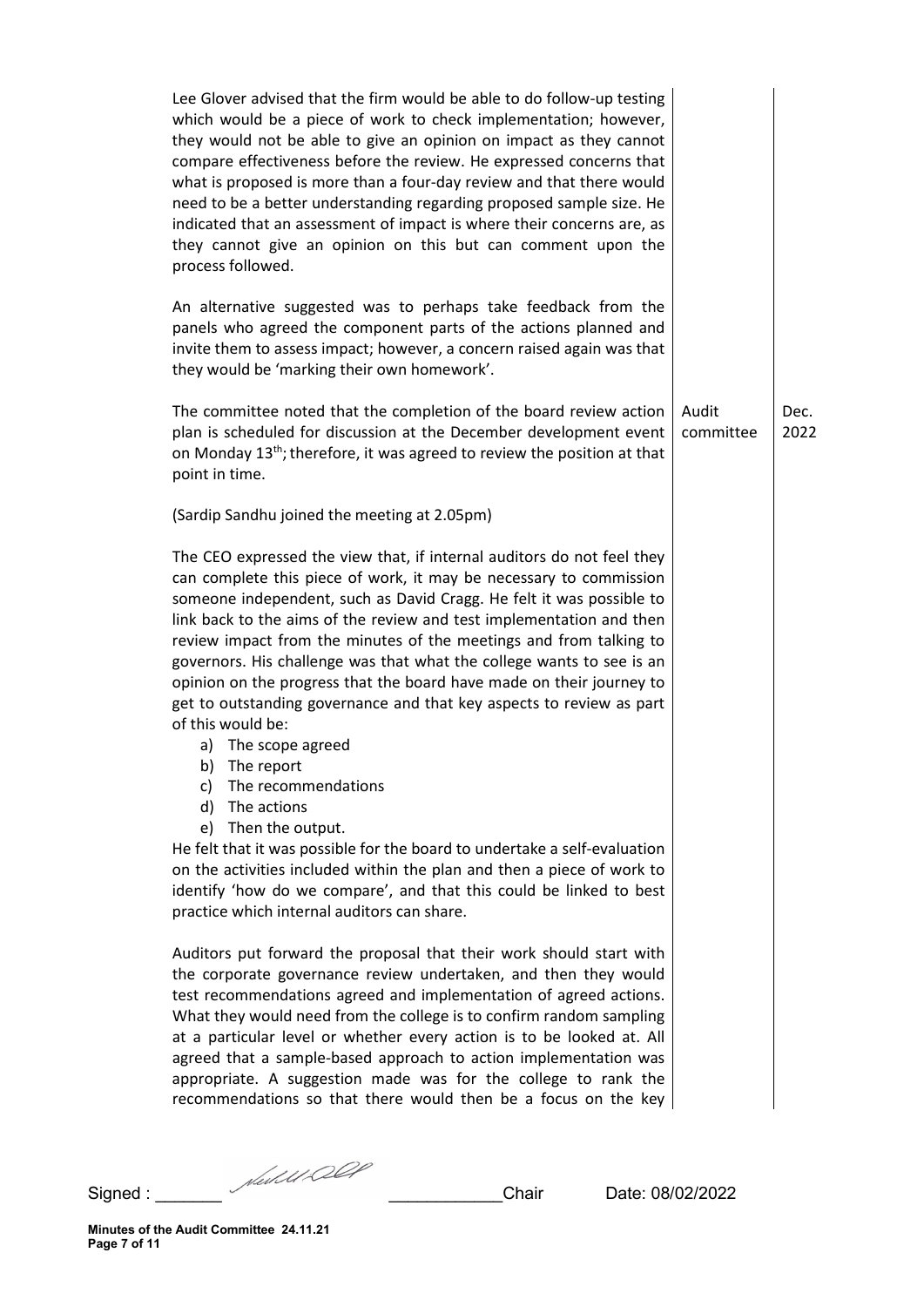strategic drivers. It was agreed that the board would consider this in more detail on 13<sup>th</sup> December 2021 and would then feed back to auditors.

The committee then went on to discuss the other scopes and considered:

- 2) Information governance they were happy to approve as presented
- 3) 16-19 funding learners happy to approve as presented
- 4) Core financial controls happy to approve as presented
- 5) Safeguarding happy to approve as presented
- 6) Follow-up happy to approve as presented
- 7) Health and safety management a question from one member of the committee was whether or not it should also include testing regarding contractors coming onto site: e.g., inductions undertaken, controls, risk assessments, etc. They suggested that this should look at all non-WNC employees coming onto site, both those who are paid or who attend on a voluntary basis. They asked that the colleges management of contractors on site also be reviewed. Subject to these additional comments, the committee were happy to approve the scope as presented.
- 8) Quality happy to approve as recommended
- 9) Safer recruitment (which is the HR part of safeguarding) happy to approve as recommended.

## **10 RISK REPORT**

The finance director introduced this item and confirmed that the cover report highlights the changes made, including:

- A refinement of the finance risks. COVID risks have been removed; however, the college is seeing some staffing implications emerge in terms of staff absence. The committee were advised that there were eleven members of staff absent in one department this week as a result of COVID. The committee all agreed that the risk register should be updated to include something specifically about staff absence and mitigating actions being taken in relation to this. FD Dec
- Increased risk in relation to cost control there are a number of aspects influencing this including rising NI costs, rising minimum wage costs, and the fact that the college will have to pay above minimum wage in other bands to ensure that there is a continuing differential. It is envisaged that 2021/22 will see costs rise by circa £120k+, and this will increase further in future years. The hope is that the sector will eventually receive inflationary cost increases in terms of the rate of funding, but this is not envisaged for 2021/22.
- Capital project at Chesterfield Road  $-$  the college is still

Signed : \_\_\_\_\_\_\_ \_\_\_\_\_\_\_\_\_\_\_\_Chair Date: 08/02/2022

2021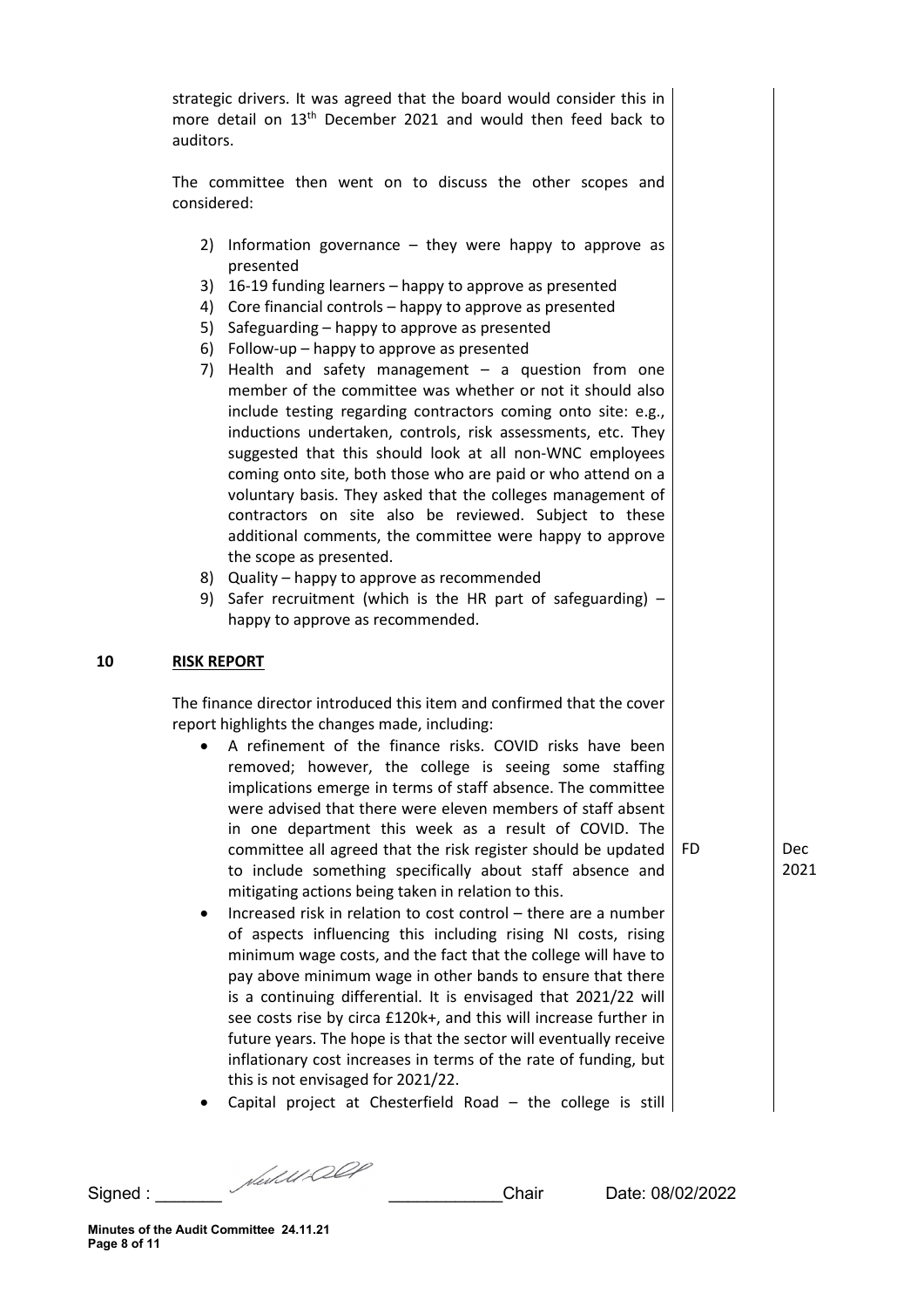awaiting the outcome of the phase 2 capital bid submitted and, therefore, has to take a cautious approach. The decision has been taken not to apply for planning permission at this stage as the college cannot complete the full project envisaged without phase 2 bid funding. Not proceeding to planning permission at this stage is de-risking the situation, as an alternative will need to be considered if phase 2 funding is not provided.

- Two new matters of oversight for the Standards Committee.
- No new risks added for the Workforce Development Committee.
- Two risks removed

(Andrew Cropley left the meeting at 2.45pm)

The committee made an observation that there had been a really good outcome in terms of the pay and benefits review.

The committee asked what the current position is regarding the risk associated with Ofsted grade 3. The finance director advised that the 20/21 self-assessment grade is a 3 but that, alongside this, the college is taking the approach that 21/22 can evidence rapid improvements. That said, there may be increasing risks following the outcome of recent deep dives. The finance director reminded that the college is quite hard on itself so that there is a maintained focus on the need to improve.

The committee made reference to the risk at W3 and the increasing risk in relation to recruiting and retaining staff. They questioned and challenged whether the college has a strategy or alternatives to try and address this. The finance director expressed the view that it is more than just recruiting and retaining staff and that there is more that the college can do in terms of training and development, not just advertising for experienced teachers. He advised that NTU have a training scheme now in place to support, which the college is using. This is to train up employees who are not teachers on appointment but are qualified in industry and other areas (e.g., A Levels). This scheme provides certified postgraduate support.

A challenge from one member of the committee was to also look at the new skills that are going to be required – for example, digital and robotics – and a challenge from the committee was that this risk could have a broader remit than that which is currently drafted.

One member of the committee asked whether the college has a detailed staff profile. It was confirmed that it does but that the college has not yet looked at this by areas. The committee agreed that this was an important risk for them to have oversight of and asked that a report be presented at the next meeting. It was acknowledged that

HR Feb. 2022

Signed : \_\_\_\_\_\_\_ \_\_\_\_\_\_\_\_\_\_\_\_Chair Date: 08/02/2022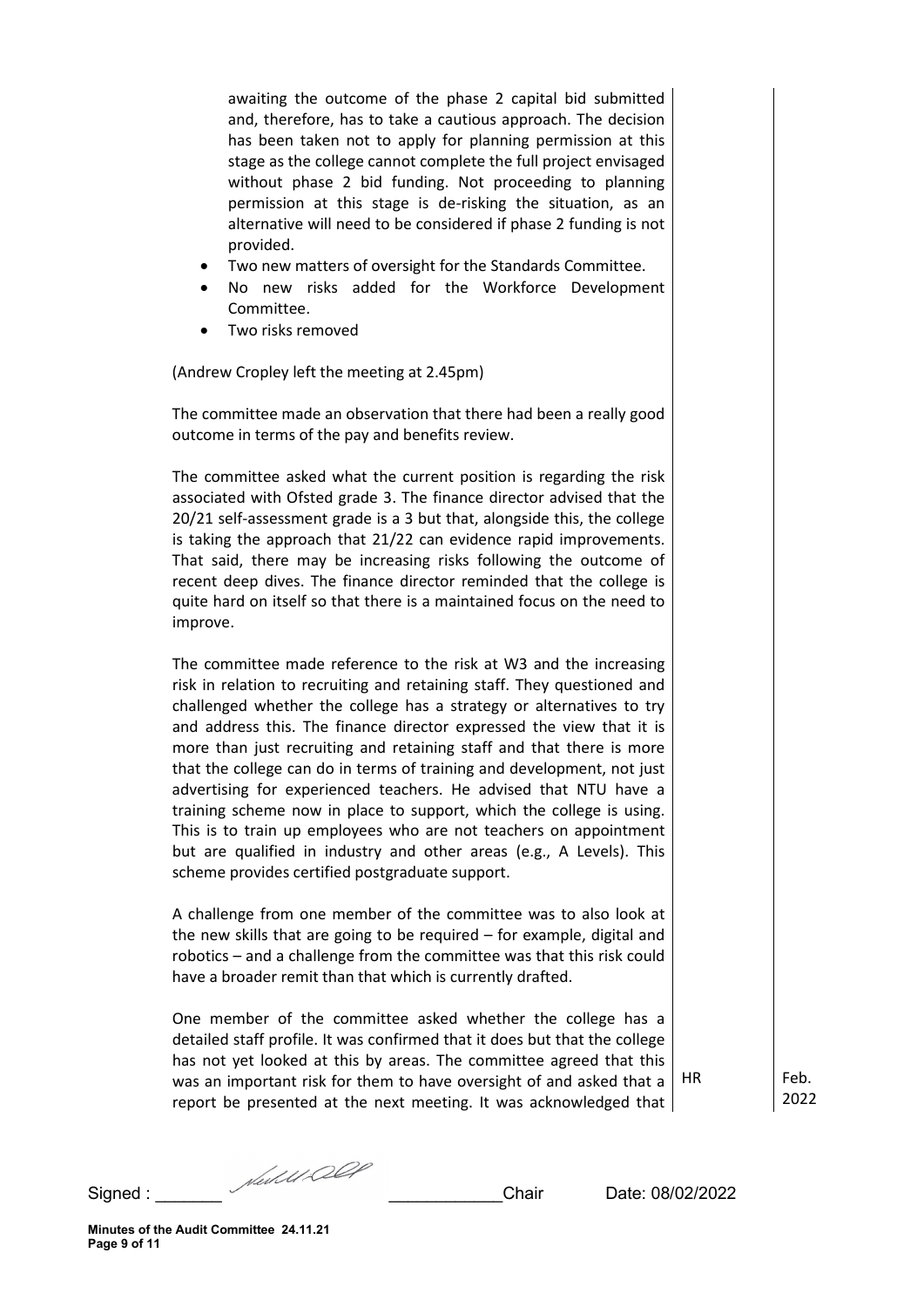this analysis would also be of interest to the Workforce Development Committee.

AGREED: to note the content of the update provided.

### **11 FRAUD, IRREGULARITY AND WHISTLEBLOWING**

The finance director presented the anti-fraud checklist and confirmed that there were no concerns to highlight and that the position was the same as prior year. He advised that some proposed amendments were to be considered by the Finance & Estates Committee tomorrow regarding financial regulations and, particularly, connected party transactions. He explained that the changes link to an attempted fraud regarding work placements. No funds were paid; however, there was a clear intent to defraud. What wasn't clear within the financial regulations is the requirement to disclose relationships between employees, and this is now being addressed.

The finance director confirmed that there have been no fraud, irregularity and/or whistleblowing disclosures for the 2021/22 year, other than that previously reported and addressed.

AGREED: to note the content of the update provided.

## **12 PROCUREMENT**

The finance director presented the detailed report and reminded that, when this was last discussed, there were concerns raised by the committee regarding a lack of pricing competition. He confirmed that amendments have been made to the automated processes, which have been effective. He drew the committee's attention to the amber RAG-rated suppliers, and he also highlighted some of the major tenders that have been completed. Also included with the report is a summary of the average value of transactions.

The committee's attention was drawn to the use of the waiver process and it was confirmed that the college now has a register in place regarding this. COVID has meant that there has been a very severe difficulty in getting the required number of quotes and estimates, and some examples given were the speed of which work was required and challenges regarding material availability and supply for purchase.

The finance director expressed the view that, whilst this has not been a usual year, good progress has been made in terms of controls. The college has also improved the purchase order process and there are far fewer invoices now simply turning up, given the controls in place.

A question from one member of the committee was, given that the supply chain pressures are likely to continue, whether the changes

Signed : \_\_\_\_\_\_\_ \_\_\_\_\_\_\_\_\_\_\_\_Chair Date: 08/02/2022